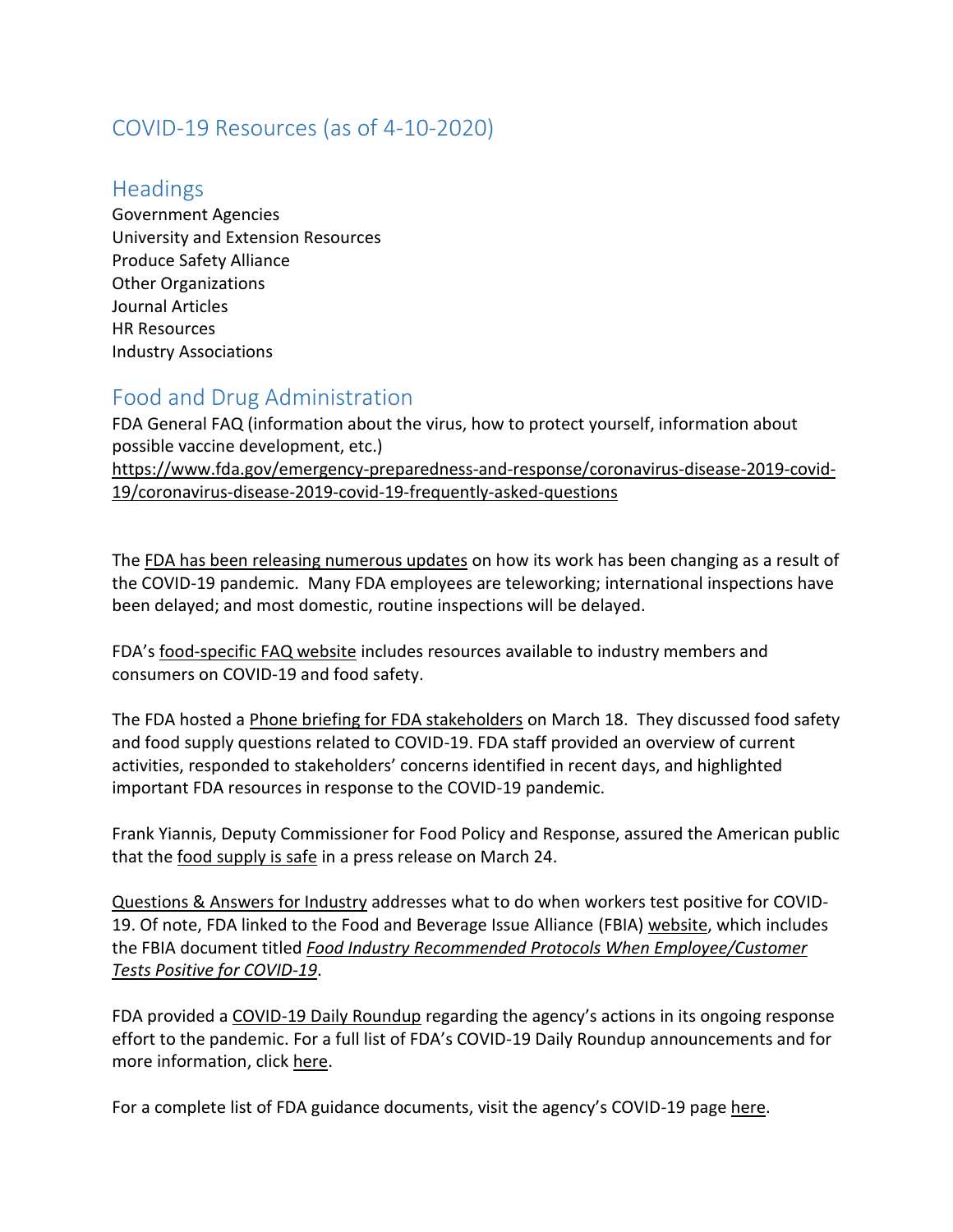FDA's Center for Food Safety and Applied Nutrition (CFSAN) is prioritizing questions regarding COVID-19. Questions can be submitted [here.](https://www.fda.gov/food/resources-you-food/industry-and-consumer-assistance-cfsan)

On March 27, FDA updated Appendix D of its *Temporary Policy for Preparation of Certain Alcohol-Based Hand Sanitizer Products During the Public Health Emergency (COVID-19)*. This guidance for industry pertains to the labeling of isopropyl alcohol formulations for health care and personnel hand rub use. The full guidance can be found [here.](https://www.fda.gov/media/136289/download)

### US Department of Agriculture

For a complete list of USDA resources on COVID-19, visit the agency's website [here.](https://www.cisa.gov/identifying-critical-infrastructure-during-covid-19)

Employee at a USDA facility testing positive for COVID-19 <https://www.usda.gov/sites/default/files/documents/COVID19%20Playbook.pdf>

Information about H2A workers <https://www.farmers.gov/manage/h2a>

On March 31, the U.S. Department of Agriculture's (USDA) Agricultural Marketing Service (AMS) announced the extension of the expiration date of the USDA audit certifications scheduled to expire on or before May 31, 2020, by 60 days. The certification extension applies to 400 current auditees certified under the USDA good agricultural practices (GAP), domestic origin verification and plant systems audit programs. More information can be found [here.](https://www.ams.usda.gov/content/usda-temporarily-extends-expiration-dates-some-good-agricultural-practices-domestic-origin)

# Information sharing between USDA and DOL:

To help facilitate the identification of foreign and domestic workers that may be available and eligible to transfer to other U.S. agricultural sector employers to fulfill critical workforce needs within the U.S. under existing regulatory authority during the COVID-19 pandemic.

[https://www.usda.gov/media/press-releases/2020/03/19/usda-and-dol-announce-information](https://www.usda.gov/media/press-releases/2020/03/19/usda-and-dol-announce-information-sharing-assist-h-2a-employers?utm_campaign=2020%20BrandStorm&utm_medium=email&_hsmi=2&_hsenc=p2ANqtz--OtP5xZx1ZTMFOp6YybFMnpCXnaHfNel7Ahfd1VTUtgxN1SbYKx26Ec3nGIfKInoS8FQ8n&utm_content=2&utm_source=hs_email&fbclid=IwAR0atrFNnocG55dCpYziX0wVQLcAlIOTN0K25Q__l6dL-DKL8gH7SxDxutM)[sharing-assist-h-2a-](https://www.usda.gov/media/press-releases/2020/03/19/usda-and-dol-announce-information-sharing-assist-h-2a-employers?utm_campaign=2020%20BrandStorm&utm_medium=email&_hsmi=2&_hsenc=p2ANqtz--OtP5xZx1ZTMFOp6YybFMnpCXnaHfNel7Ahfd1VTUtgxN1SbYKx26Ec3nGIfKInoS8FQ8n&utm_content=2&utm_source=hs_email&fbclid=IwAR0atrFNnocG55dCpYziX0wVQLcAlIOTN0K25Q__l6dL-DKL8gH7SxDxutM)

[employers?utm\\_campaign=2020%20BrandStorm&utm\\_medium=email&\\_hsmi=2&\\_hsenc=p2A](https://www.usda.gov/media/press-releases/2020/03/19/usda-and-dol-announce-information-sharing-assist-h-2a-employers?utm_campaign=2020%20BrandStorm&utm_medium=email&_hsmi=2&_hsenc=p2ANqtz--OtP5xZx1ZTMFOp6YybFMnpCXnaHfNel7Ahfd1VTUtgxN1SbYKx26Ec3nGIfKInoS8FQ8n&utm_content=2&utm_source=hs_email&fbclid=IwAR0atrFNnocG55dCpYziX0wVQLcAlIOTN0K25Q__l6dL-DKL8gH7SxDxutM) [Nqtz--](https://www.usda.gov/media/press-releases/2020/03/19/usda-and-dol-announce-information-sharing-assist-h-2a-employers?utm_campaign=2020%20BrandStorm&utm_medium=email&_hsmi=2&_hsenc=p2ANqtz--OtP5xZx1ZTMFOp6YybFMnpCXnaHfNel7Ahfd1VTUtgxN1SbYKx26Ec3nGIfKInoS8FQ8n&utm_content=2&utm_source=hs_email&fbclid=IwAR0atrFNnocG55dCpYziX0wVQLcAlIOTN0K25Q__l6dL-DKL8gH7SxDxutM)

[OtP5xZx1ZTMFOp6YybFMnpCXnaHfNel7Ahfd1VTUtgxN1SbYKx26Ec3nGIfKInoS8FQ8n&utm\\_con](https://www.usda.gov/media/press-releases/2020/03/19/usda-and-dol-announce-information-sharing-assist-h-2a-employers?utm_campaign=2020%20BrandStorm&utm_medium=email&_hsmi=2&_hsenc=p2ANqtz--OtP5xZx1ZTMFOp6YybFMnpCXnaHfNel7Ahfd1VTUtgxN1SbYKx26Ec3nGIfKInoS8FQ8n&utm_content=2&utm_source=hs_email&fbclid=IwAR0atrFNnocG55dCpYziX0wVQLcAlIOTN0K25Q__l6dL-DKL8gH7SxDxutM) [tent=2&utm\\_source=hs\\_email&fbclid=IwAR0atrFNnocG55dCpYziX0wVQLcAlIOTN0K25Q\\_\\_l6dL-](https://www.usda.gov/media/press-releases/2020/03/19/usda-and-dol-announce-information-sharing-assist-h-2a-employers?utm_campaign=2020%20BrandStorm&utm_medium=email&_hsmi=2&_hsenc=p2ANqtz--OtP5xZx1ZTMFOp6YybFMnpCXnaHfNel7Ahfd1VTUtgxN1SbYKx26Ec3nGIfKInoS8FQ8n&utm_content=2&utm_source=hs_email&fbclid=IwAR0atrFNnocG55dCpYziX0wVQLcAlIOTN0K25Q__l6dL-DKL8gH7SxDxutM)[DKL8gH7SxDxutM](https://www.usda.gov/media/press-releases/2020/03/19/usda-and-dol-announce-information-sharing-assist-h-2a-employers?utm_campaign=2020%20BrandStorm&utm_medium=email&_hsmi=2&_hsenc=p2ANqtz--OtP5xZx1ZTMFOp6YybFMnpCXnaHfNel7Ahfd1VTUtgxN1SbYKx26Ec3nGIfKInoS8FQ8n&utm_content=2&utm_source=hs_email&fbclid=IwAR0atrFNnocG55dCpYziX0wVQLcAlIOTN0K25Q__l6dL-DKL8gH7SxDxutM)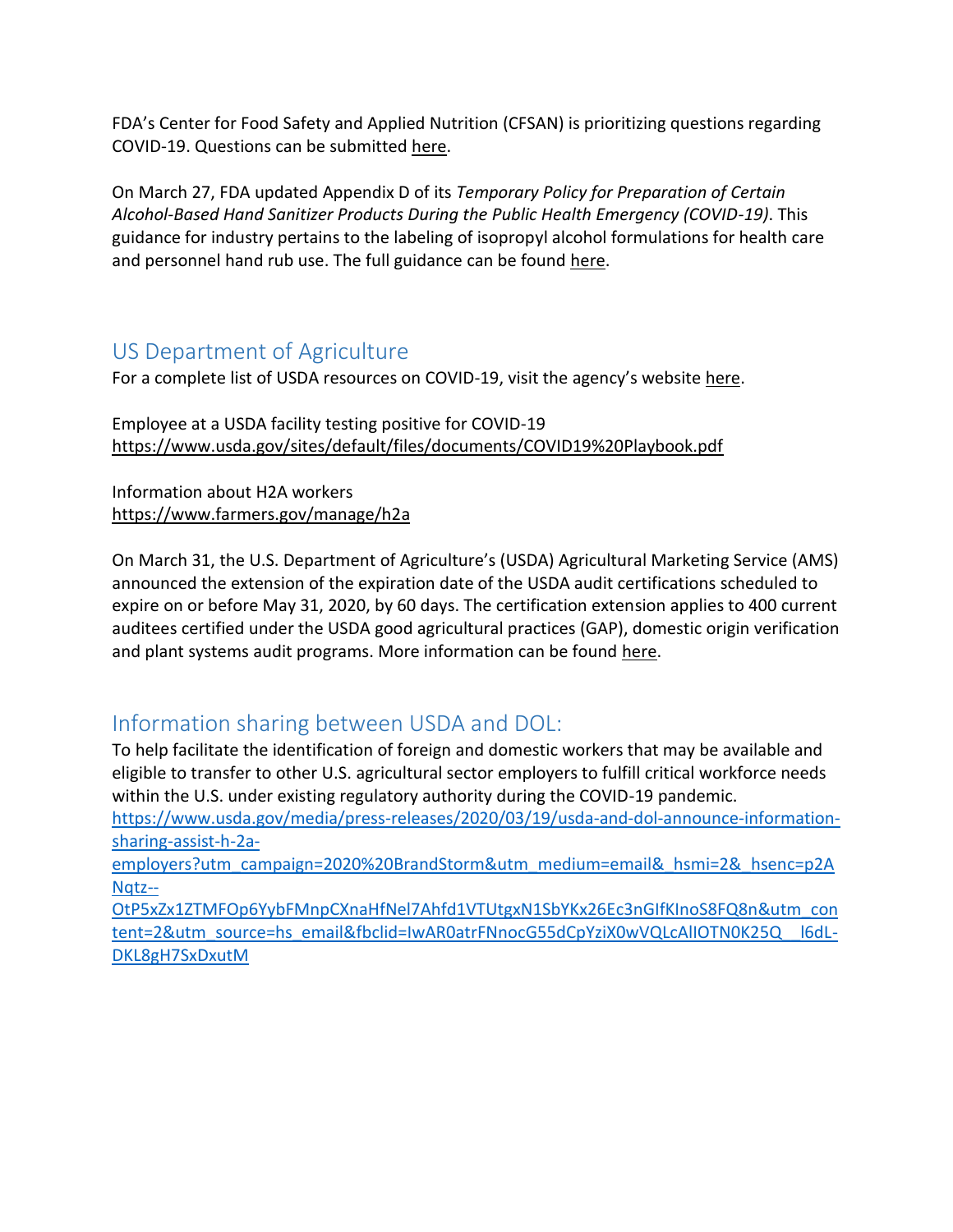### Department of Labor

OFLC Releases Round 2 of COVID-19 Frequently Asked Questions Covering Issues Related to the H-2A Temporary Agricultural Labor Certification Program.

[https://www.foreignlaborcert.doleta.gov](https://www.foreignlaborcert.doleta.gov/)

DOL issues temporary paid leave rule under Families First Coronavirus Response Act. Detailed information can be found [here.](https://www.dol.gov/agencies/whd/ffcra)

## Centers for Disease Control and Prevention

General CDC Guidance and Information: <https://www.cdc.gov/coronavirus/2019-ncov/index.html>

The guidance on cleaning and disinfecting is here: [https://www.cdc.gov/coronavirus/2019](https://www.cdc.gov/coronavirus/2019-ncov/prepare/disinfecting-building-facility.html) [ncov/prepare/disinfecting-building-facility.html](https://www.cdc.gov/coronavirus/2019-ncov/prepare/disinfecting-building-facility.html)

[Interim Guidance for Businesses and Employers to Plan and Respond to Coronavirus Disease](https://www.cdc.gov/coronavirus/2019-ncov/community/guidance-business-response.html)  [2019 \(COVID-19\).](https://www.cdc.gov/coronavirus/2019-ncov/community/guidance-business-response.html) This link is for non-health care businesses.

A recording of the March 30 webinar with Dr. Jay Butler, deputy director for infectious diseases, providing an update to the private sector on the response to COVID-19 is available [here.](https://youtu.be/OdN7NtgV-Bs)

#### Occupational Health and Safety Administration

Preparing Workplaces for COVID-10 <https://www.osha.gov/Publications/OSHA3990.pdf>

For a complete list of OSHA resources on COVID-19, visit the agency's website [here.](https://www.osha.gov/SLTC/covid-19/)

#### Environmental Protection Agency

The EPA issued a press release outlining the agency's continued commitment to increasing the availability of surface disinfectants for use against SARS-CoV-2. go [here.](https://www.epa.gov/newsreleases/epa-continues-add-new-surface-disinfectant-products-list-n-effort-combat-covid-19)

For a complete list of COVID-19 information and resources from the EPA, visit the agency's website [here.](https://www.epa.gov/coronavirus)

On March 31, the EPA issued a press release outlining additional actions that the agency is taking to assure the availability of disinfectant products for use against SARS-CoV-2. The EPA will temporarily allow manufacturers of certain already-registered EPA disinfectants to obtain specified active ingredients from any source of suppliers without checking with the agency first. This only applies to products on [EPA's List N](https://www.epa.gov/pesticide-registration/list-n-disinfectants-use-against-sars-cov-2). For the full press release, g[o here.](https://www.epa.gov/newsreleases/epa-takes-action-assure-availability-disinfectant-products-use-against-novel)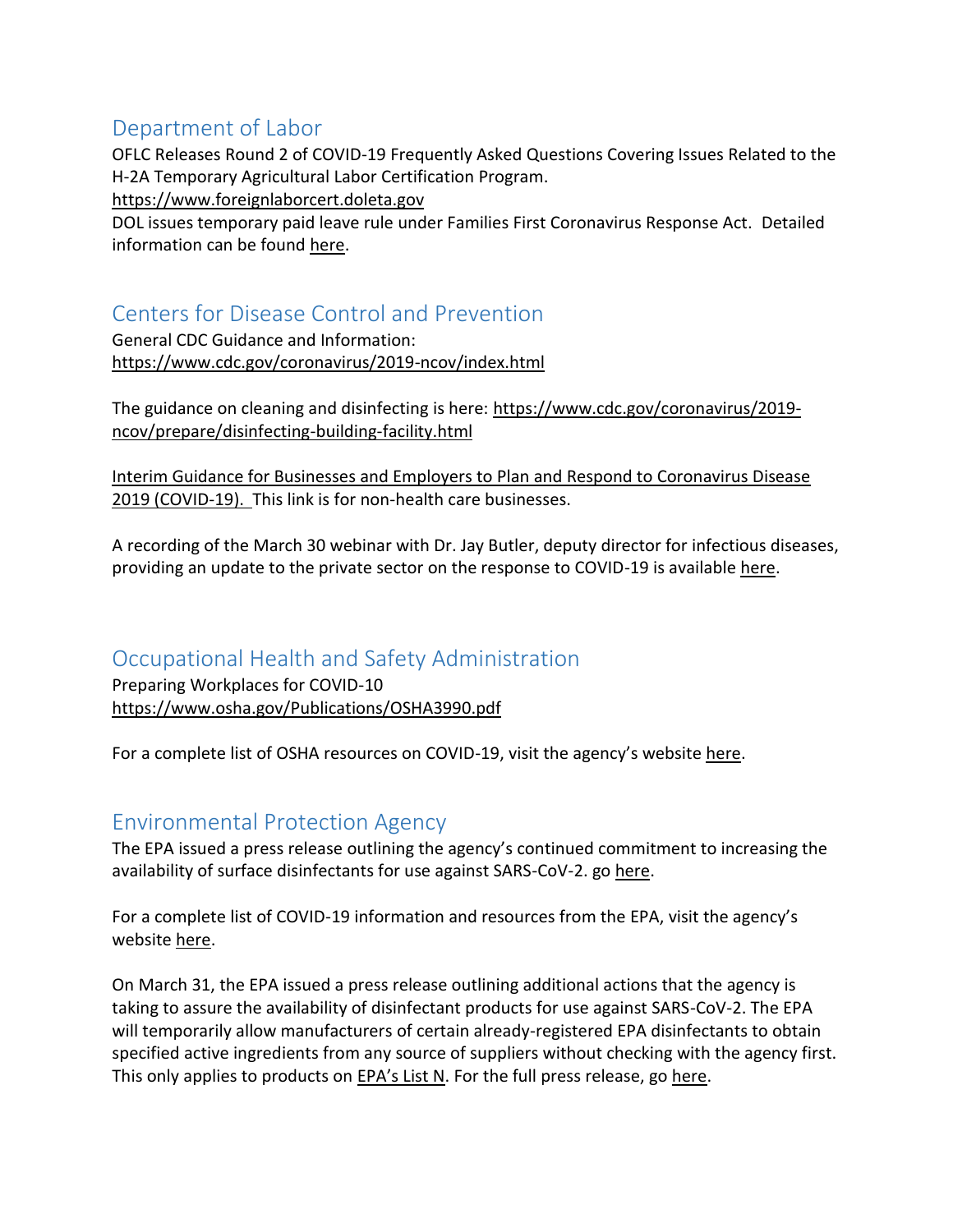## Department of Homeland Security

For a complete list of DHS resources and guidelines, visit the agency's COVID-19 page [here.](https://www.dhs.gov/coronavirus)

If you have PPE to donate or sell to the government or are a licensed healthcare provider, find information on their website. FEMA Offers Ways [for Private Sector to Help Fight COVID-19.](https://www.fema.gov/news-release/2020/03/27/fema-offers-ways-private-sector-help-fight-covid-19)

DHS CISA Insights document titled, "[Risk Management for COVID-19](https://www.cisa.gov/sites/default/files/publications/20_0306_cisa_insights_risk_management_for_novel_coronavirus.pdf)" detailing steps to help executives think through physical, supply chain, and cybersecurity issues that may arise as a result of this ongoing public health concern.

#### State and Local Government Resources:

Multistate, a state legislative and regulatory tracking service, has developed a [state and local](https://docs.google.com/spreadsheets/d/e/2PACX-1vRlJWZJ7OkGUW57_rdA2n3xBJ3qjW6u4Z9N6K9Y5L4bM_6H7-S308qdKmJfpVstYWf300nyujvZPFSy/pubhtml?urp=gmail_link)  [policy dashboard](https://docs.google.com/spreadsheets/d/e/2PACX-1vRlJWZJ7OkGUW57_rdA2n3xBJ3qjW6u4Z9N6K9Y5L4bM_6H7-S308qdKmJfpVstYWf300nyujvZPFSy/pubhtml?urp=gmail_link) for actions taken in response to the pandemic in the states and major U.S. cities. The tracker includes all state declarations and orders and information on curfew and travel restrictions, along with other issues. On March 31, Multistate launched an additional resource:

[Website tracking state definitions of essential services](https://docs.google.com/document/d/e/2PACX-1vSXZCFCbIRiRDRC-SWyc36T0S0hjXxT9wZAGM4V01_xtbywLBEn0o_kgmfs0dMJ4VbpPh30j2ZFZ3TH/pub)

MN Dept of Ag just published information on sick agricultural workers: [https://www.mda.state.mn.us/sites/default/files/inline](https://www.mda.state.mn.us/sites/default/files/inline-files/Preparing%20for%20sick%20agricultural%20workers%20and%20COVID-19%2033120_final.pdf)[files/Preparing%20for%20sick%20agricultural%20workers%20and%20COVID-](https://www.mda.state.mn.us/sites/default/files/inline-files/Preparing%20for%20sick%20agricultural%20workers%20and%20COVID-19%2033120_final.pdf)[19%2033120\\_final.pdf](https://www.mda.state.mn.us/sites/default/files/inline-files/Preparing%20for%20sick%20agricultural%20workers%20and%20COVID-19%2033120_final.pdf)

### World Health Organization

Q&A on COVID-19. What is it; how it spreads; how it is affecting people around the world, and how to get your workplace ready for COVID-19 <https://www.who.int/news-room/q-a-detail/q-a-coronaviruses>

Guidance for Food Businesses

[https://www.who.int/publications-detail/covid-19-and-food-safety-guidance-for-food](https://www.who.int/publications-detail/covid-19-and-food-safety-guidance-for-food-businesses)[businesses](https://www.who.int/publications-detail/covid-19-and-food-safety-guidance-for-food-businesses)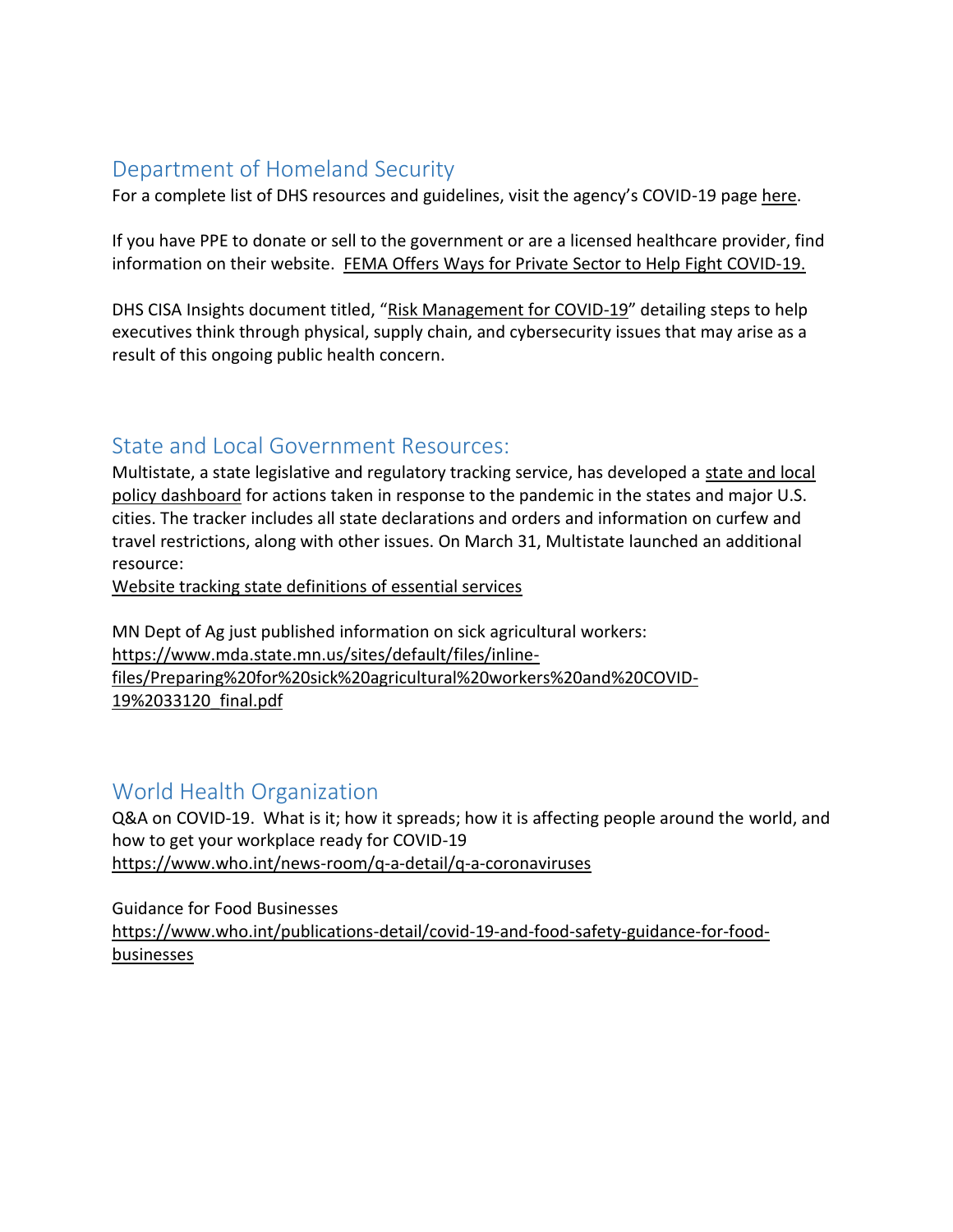### University and Extension Resources:

NC state factsheets. Including Spanish resources. The following resources provide best practices for preparing for COVID-19 and managing risk for individuals at home and for food environments such as restaurants, grocery stores, food banks, gardens and farms. [https://foodsafety.ces.ncsu.edu/covid-19-resources/.](https://foodsafety.ces.ncsu.edu/covid-19-resources/)

Western Region Center to Enhance Food Safety website. Factsheets for home, retail establishments, food banks, and produce farms. Includes Spanish translations. <https://agsci.oregonstate.edu/wrcefs/covid-19-resources>

K-State resources. Includes basic information, myths about COVID-19, advice for farmers' markets and growers. Includes information in Spanish and Chinese: [https://www.ksre.k](https://www.ksre.k-state.edu/foodsafety/topics/covid19.html)[state.edu/foodsafety/topics/covid19.html](https://www.ksre.k-state.edu/foodsafety/topics/covid19.html)

University of Minnesota Extension. Includes basic information and advice for farmers markets and produce delivery: [https://blog-fruit-vegetable-ipm.extension.umn.edu/2020/03/guidance](https://blog-fruit-vegetable-ipm.extension.umn.edu/2020/03/guidance-for-fruit-and-vegetable.html)[for-fruit-and-vegetable.html](https://blog-fruit-vegetable-ipm.extension.umn.edu/2020/03/guidance-for-fruit-and-vegetable.html)

Mississippi State resources. Geared towards food industry professionals and includes links to the CDC and FDA websites: [https://extension.msstate.edu/publications/covid-19-preventive](https://extension.msstate.edu/publications/covid-19-preventive-measures-for-food-industry-professionals)[measures-for-food-industry-professionals](https://extension.msstate.edu/publications/covid-19-preventive-measures-for-food-industry-professionals)

Purdue Extension: Food Safety Implications for Extension Educators: Food Safety Implications, in [English,](https://mdc.itap.purdue.edu/item.asp?Item_Number=FS-37-W) (For other languages, see Multiple Languages section) Consumer Information from Purdue: Enhanced Food Safety Practices, in [English,](https://mdc.itap.purdue.edu/item.asp?Item_Number=FS-36-W) (For other languages, see Multiple Languages section)

The Ohio State University has multiple resources, including fact sheets for the Plain Community, tips for grocery shopping, and advice for growers. <https://producesafety.osu.edu/covid-19>

From Cornell University Cornell Agricultural Workforce [Development offers this advice for](http://agworkforce.cals.cornell.edu/2020/03/12/novel-coronavirus-prevention-control-for-farms/?fbclid=IwAR0i7v2BPEiL9VG-ON0UqvTtdek2ya0c0ZQYHVvqtf0u_8BNwlRPJhdtRqI)  [COVID-](http://agworkforce.cals.cornell.edu/2020/03/12/novel-coronavirus-prevention-control-for-farms/?fbclid=IwAR0i7v2BPEiL9VG-ON0UqvTtdek2ya0c0ZQYHVvqtf0u_8BNwlRPJhdtRqI)19 Prevention and Control for Farms. "Your farm workforce is not immune to coronavirus, please begin taking steps to protect yourself and your employees."

Cornell Institute for Food Safety's [compilation](https://instituteforfoodsafety.cornell.edu/coronavirus-covid-19/) of resources including data, guidelines and official statements related to foodborne transmission (no evidence) and effective sanitizers against the causative coronavirus. The Produce Safety Alliance operates as a partner organization with the IFS at Cornell.

Resources from the [University of Florida,](https://edis.ifas.ufl.edu/topic_covid19) including frequently asked questions, preventative measures, and information for community gardens.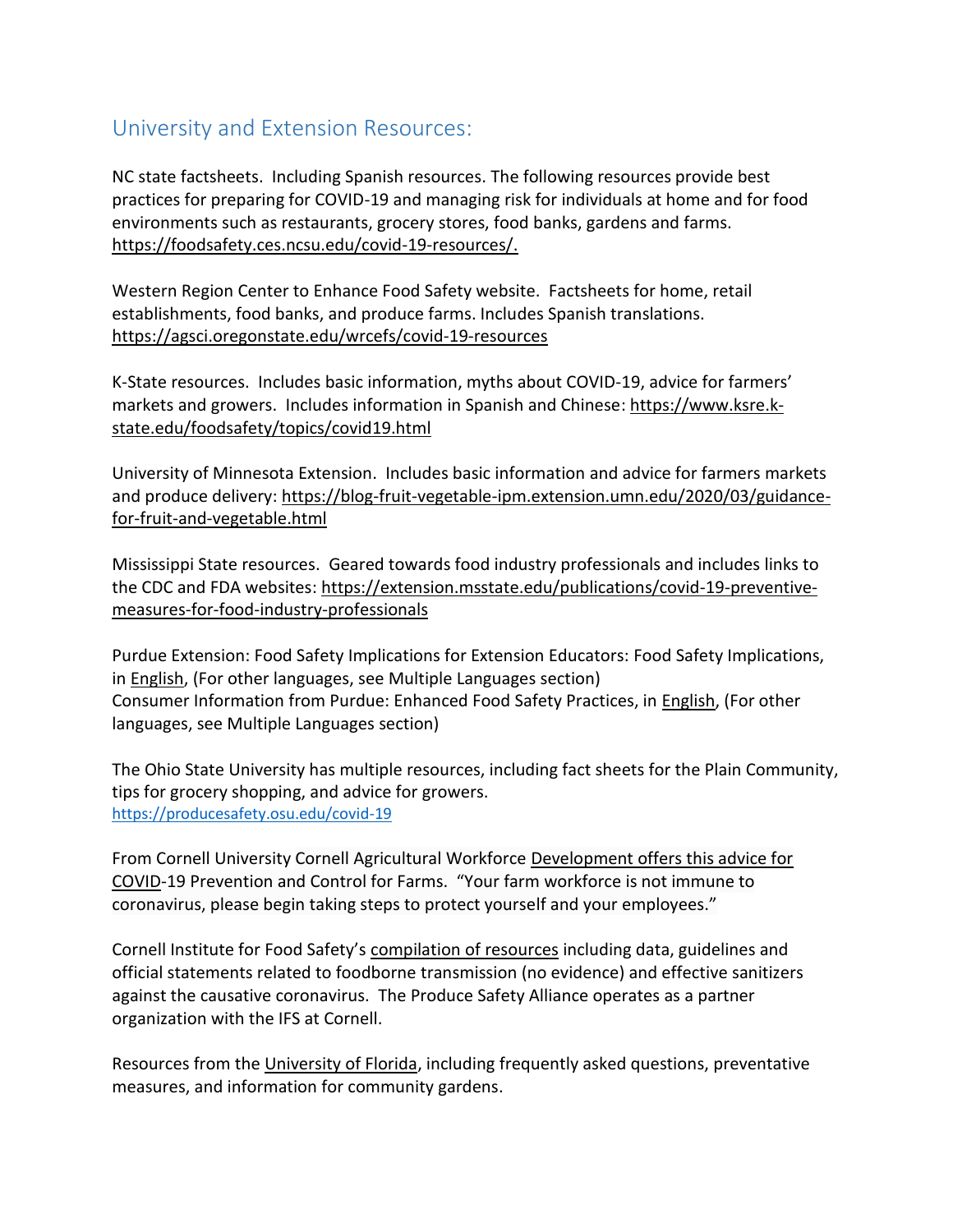Chris Callahan, from the North East Center to Advance Food Safety, included advice for farmers' markets and growers on his blog. [http://blog.uvm.edu/cwcallah/2020/03/18/considerations](http://blog.uvm.edu/cwcallah/2020/03/18/considerations-for-fruit-and-vegetable-growers-related-to-coronavirus-covid-19/)[for-fruit-and-vegetable-growers-related-to-coronavirus-covid-19/](http://blog.uvm.edu/cwcallah/2020/03/18/considerations-for-fruit-and-vegetable-growers-related-to-coronavirus-covid-19/)

Iowa State University Extension and Outreach explains research that shows no evidence of COVID-19 being transmitted through food and food packaging: [https://www.extension.iastate.edu/news/no-evidence-covid-19-transmitted-through-food](https://www.extension.iastate.edu/news/no-evidence-covid-19-transmitted-through-food-and-food-packaging)[and-food-packaging](https://www.extension.iastate.edu/news/no-evidence-covid-19-transmitted-through-food-and-food-packaging)

# Produce Safety Alliance Temporary Remote Delivery of PSA Grower Course Policy

Produce Safety Alliance Temporary Policy on remote delivery: <https://producesafetyalliance.cornell.edu/training/covid-19-outbreak-temporary-policy/> PSA Grower Training Online Course information: To be posted soon at <https://producesafetyalliance.cornell.edu/training/>

# Other organizations:

United Fresh

Food Industry Recommended Protocols When Employee/Customer Tests Positive for COVID- 19 [https://www.unitedfresh.org/content/uploads/2020/03/Positive-Test-](https://www.unitedfresh.org/content/uploads/2020/03/Positive-Test-Protocol_3.23.20.pdf?utm_campaign=2020%20BrandStorm&utm_source=hs_email&utm_medium=email&utm_content=85150107&_hsenc=p2ANqtz-_TmNDKLc__M7Ct4a3r2GdseQttC9BVvR9EPh6S0hUBUz5skU9Qfs8HcehAraUELZMudgQW05rQJYjPYhAhY2gjQ_CBjg&_hsmi=85150107)

Protocol 3.23.20.pdf?utm\_campaign=2020%20BrandStorm&utm\_source=hs\_email&utm\_medi [um=email&utm\\_content=85150107&\\_hsenc=p2ANqtz-](https://www.unitedfresh.org/content/uploads/2020/03/Positive-Test-Protocol_3.23.20.pdf?utm_campaign=2020%20BrandStorm&utm_source=hs_email&utm_medium=email&utm_content=85150107&_hsenc=p2ANqtz-_TmNDKLc__M7Ct4a3r2GdseQttC9BVvR9EPh6S0hUBUz5skU9Qfs8HcehAraUELZMudgQW05rQJYjPYhAhY2gjQ_CBjg&_hsmi=85150107)

[\\_TmNDKLc\\_\\_M7Ct4a3r2GdseQttC9BVvR9EPh6S0hUBUz5skU9Qfs8HcehAraUELZMudgQW05rQJ](https://www.unitedfresh.org/content/uploads/2020/03/Positive-Test-Protocol_3.23.20.pdf?utm_campaign=2020%20BrandStorm&utm_source=hs_email&utm_medium=email&utm_content=85150107&_hsenc=p2ANqtz-_TmNDKLc__M7Ct4a3r2GdseQttC9BVvR9EPh6S0hUBUz5skU9Qfs8HcehAraUELZMudgQW05rQJYjPYhAhY2gjQ_CBjg&_hsmi=85150107) [YjPYhAhY2gjQ\\_CBjg&\\_hsmi=85150107](https://www.unitedfresh.org/content/uploads/2020/03/Positive-Test-Protocol_3.23.20.pdf?utm_campaign=2020%20BrandStorm&utm_source=hs_email&utm_medium=email&utm_content=85150107&_hsenc=p2ANqtz-_TmNDKLc__M7Ct4a3r2GdseQttC9BVvR9EPh6S0hUBUz5skU9Qfs8HcehAraUELZMudgQW05rQJYjPYhAhY2gjQ_CBjg&_hsmi=85150107)

Food Industry Association. Includes guides for handling the immediate situation and some short-term planning <https://www.fmi.org/food-safety/coronavirus>

Food and Beverage Industry Association

FBIA has posted three resources to its [website](https://www.feedingus.org/) for industry:

- a. *[Emergency Prevention Measures for Physical \(Social\) Distancing in Food](https://static1.squarespace.com/static/5e7d1107dac60a6b3e3f098d/t/5e8521e367274c1aea318965/1585783267808/2020-03-31+Emergency+Prevention+Measures+to+Achieve+Physical+%28Social%29+Distancing+in+Food+Manufacturing+Facilities+as+Related+to+COVID-19.pdf)  [Manufacturing Facilities as Related to COVID-19,](https://static1.squarespace.com/static/5e7d1107dac60a6b3e3f098d/t/5e8521e367274c1aea318965/1585783267808/2020-03-31+Emergency+Prevention+Measures+to+Achieve+Physical+%28Social%29+Distancing+in+Food+Manufacturing+Facilities+as+Related+to+COVID-19.pdf)* and
- b. *[Food Industry Recommended Protocols When Employee/Customer Tests Positive](https://static1.squarespace.com/static/5e7d1107dac60a6b3e3f098d/t/5e851fde29f7892bc04e02a5/1585782751824/FBIA+COVID19%2BCase+Recommended+Protocols_1April20+Version+4.pdf)  [for COVID-19](https://static1.squarespace.com/static/5e7d1107dac60a6b3e3f098d/t/5e851fde29f7892bc04e02a5/1585782751824/FBIA+COVID19%2BCase+Recommended+Protocols_1April20+Version+4.pdf)*.
- c. *[Screening Food Industry Employees for COVID-19 Symptoms or Exposure](https://static1.squarespace.com/static/5e7d1107dac60a6b3e3f098d/t/5e87363778809401b00ff99f/1585919544175/Employee+Screening+-+20200330_draft+final+%28002%29_SIGNED.pdf)*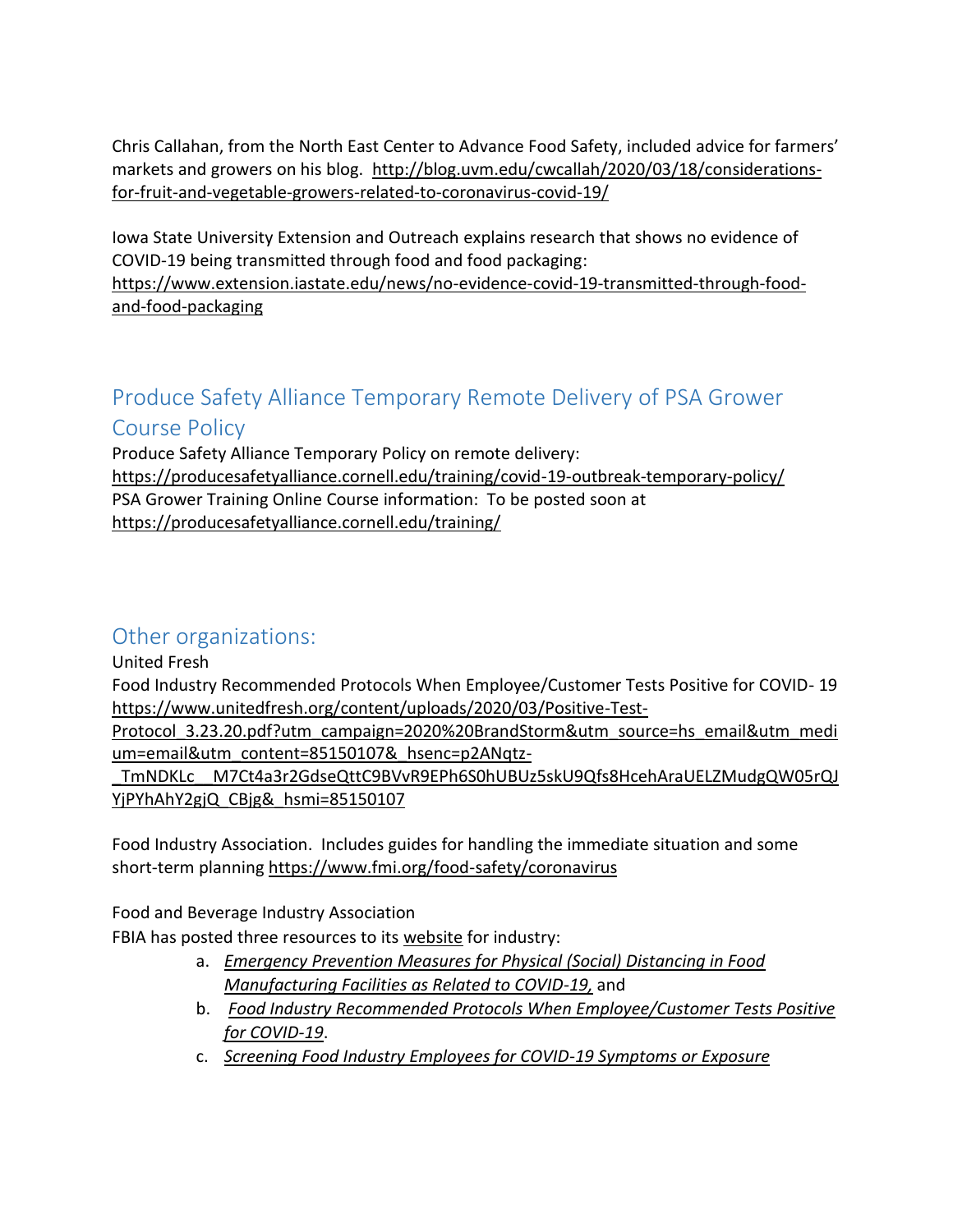Information from the Farmers' [Market Coalition](https://farmersmarketcoalition.org/farmers-markets-covid19/) helps farmers' market operators respond to new regulations.

Farmer Relief fund from American Farmland Trust. Information on donating to or applying for funds from the relief fund. <https://farmland.org/farmer-relief-fund/>

Journal Articles:

Journal of Hospital Infection article on COVID-19's persistence on inanimate objects <https://www.sciencedirect.com/science/article/pii/S0195670120300463>

A new article compares the stability of HCoV-19 and SARS-CoV-1 in terms of [Aerosol and](https://www.medrxiv.org/content/10.1101/2020.03.09.20033217v2)  [surface stability](https://www.medrxiv.org/content/10.1101/2020.03.09.20033217v2) and estimated their decay rates using a Bayesian regression model.

Inactivation of the coronavirus that induces severe acute respiratory syndrome from the Journal of Virol Methods (2004) <https://www.ncbi.nlm.nih.gov/pubmed/15350737>

#### HR resources

SHRM resources on dealing with the pandemic from an HR perspective. Includes information about small business loans. [https://www.shrm.org/ResourcesAndTools/legal-and-compliance/employment](https://www.shrm.org/ResourcesAndTools/legal-and-compliance/employment-law/Pages/default.aspx)[law/Pages/default.aspx](https://www.shrm.org/ResourcesAndTools/legal-and-compliance/employment-law/Pages/default.aspx)

# INDUSTRY ASSOCIATION RESOURCES

The Association of Food and Drug Officials (AFDO) has made the following resources available: [Directory of state and local officials](http://dslo.afdo.org/)

[Map of states with restaurant limitations and other restrictions](http://www.afdo.org/coronavirus-resources)

[Q&A document with answers from FDA](http://www.afdo.org/resources/Documents/COVID19/The%20FDA%20Releases%20Answers%20to%20Questions%20That%20Have%20Been%20Pending%203.30.20.pdf)

The Association of Food and Drug Officials (ADFO) hosted a webinar with a panel of state and local food safety agencies to present on how they have been handling COVID-19 response including materials developed and best practices while inspections have largely stopped. Watching the recording is available [here.](https://register.gotowebinar.com/register/6947829774903820558)